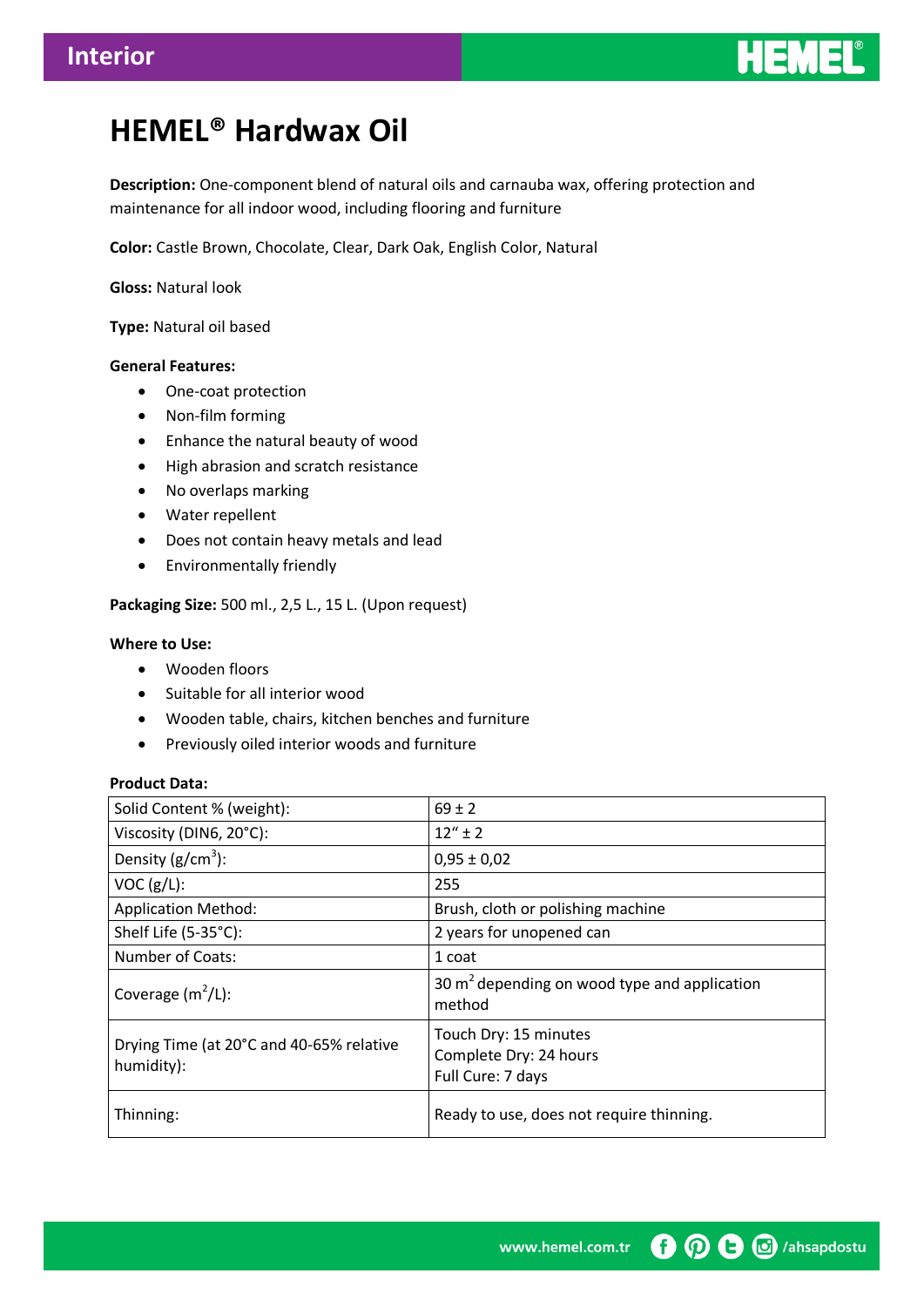

# **Surface Preparation:**

- Remove any dirt, oil and wood dust from the surface.
- Do not use products like cellulose or polyurethane filler or primer before the application of the product. As a filler, mix the wood dust with the product and fill all gaps and joints of the parquet. Clean the excess paste after it has dried out.
	- o **Untreated Wooden Surfaces:**
		- Sand the surface according to the desired surface appearance. I.e., it is recommended to sand with #80/120 for a natural finish and #180-300 for a smoother texture.
		- Thoroughly clean the generated dust and remove it completely from the surface with a vacuum cleaner.
		- Remove the remaining dust with a damp cloth.
	- o **Oiled Wooden Surfaces:**
		- Remove the remaining dust with a damp cloth.
	- o **Old Uncoated Wooden Surfaces:**
		- Sand the weathered surface according to the desired surface appearance. I.e., it is recommended to sand with #80/120 for a natural finish and #180- 300 for a smoother texture.
		- **Thoroughly clean the generated dust and remove it completely from the** surface with a vacuum cleaner.
		- Remove the remaining dust with a damp cloth.

## o **Varnished Wooden Floors:**

- Do not apply the product directly on pre-coated surfaces.
- **EXECT** Remove the old varnish from the parquet completely with a scraping machine. Remove any dirt, oil, wood dust and old varnish residues from the surface.
- Sand the surface according to the desired surface appearance. I.e., it is recommended to sand with #80/120 for a natural finish and #180-300 for a smoother texture.
- **Thoroughly clean the generated dust and remove it completely from the** surface with a vacuum cleaner.
- Remove the remaining dust with a damp cloth.

## **Application:**

- Stir the product thoroughly before use and check its homogeneity. Repeat this process during the application.
	- o **Manual Application:**
		- **Apply the mixture along the edges for floorings.**
		- Apply the product in 1 coat by a brush or cloth in zones of 5  $m^2$  and leave 15 minutes for penetrating the oil. Thoroughly remove the excess oil by cloth within 15 minutes per zone till surface feels dry.
		- Apply in the direction of wood grain to get a homogeneous look.
	- o **Machine Application:**
		- Apply the mixture along the edges for floorings.

**O O** *<u>G</u> (ahsapdostu* www.hemel.com.tr